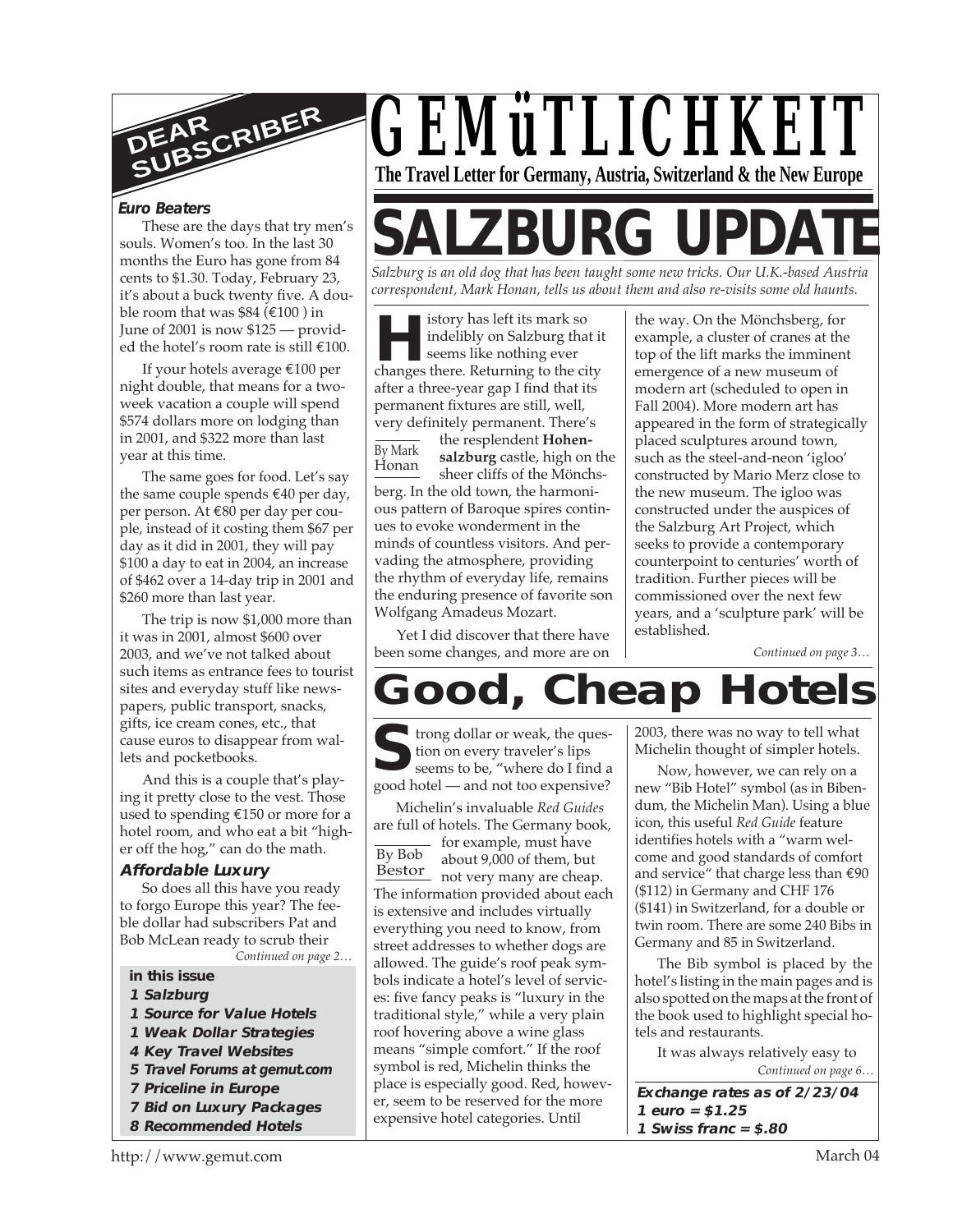#### *DEAR SUBSCRIBER Continued from page 1*

annual sojourn until they got a bit creative. First, they decided to travel a bit earlier in the year and take advantage of lower airfares, in their case \$500 each for March travel. Next they logged on to **luxurylink.com** (see story page 7) where they successfully bid on two upscale hotel packages that got them first-class food and lodging at tourist-class prices. For \$850 they're getting five nights in a "designer" suite at the five-star **Pflaums Posthotel** in Pegnitz (near Nürnberg), *and* the deal includes three meals in the hotel's **Posthalter**-**Stube** and **Pflaumgarten** restaurants, a bottle of Louis Roderer champagne, private car tours of Nürnberg, Bayreuth and Rothenburg, a round of golf, massages, and other perks.

Their other successful bid was \$930 for four nights in a junior suite on Lac Léman at the gorgeous (best looking building in town), five-star, **Montreux Palace**. Included are three dinners, a bottle of champagne with hors d'oeuvres upon arrival, free admission to the Montreux casino, and a free body wrap in the hotel's spa.

The two packages account for nine of their 14 nights in Europe. For the other five, the McLean's will use points and mileage from a variety of frequent traveler programs at the rate of about 15,000 to 20,000 per night.

Taking advantage of the Gemütlichkeit Travel Department's free oneclass car rental upgrade (for travel prior to March 31) they are paying

**Gemütlichkeit** (ISSN 10431756) is published 11 times each year by UpCountry Publishing, 288 Ridge Road, Ashland OR 97520. TOLL FREE: 1-800/521- 6722 or 541/488-8462, fax: 541/488-8468, e-mail travel@gemut.com. Web site: www.gemut.com. Subscriptions are \$59 per year for 11 issues. While every effort is made to provide correct information in this publication, the

Subscriber Travel Services: Andy Bestor, Laura Riedel

**POSTMASTER: SEND ADDRESS CHANGES TO:** Gemütlichkeit, 288 Ridge Road., Ashland OR 97520

publishers can make no guarantees regarding accuracy.

approximately \$31 per day, including VAT, for an economy car but will get a 4-door, compact with air.

By my own estimate the McLean's "luxury" European vacation will cost them about \$4,500. To illustrate just how wisely they have shopped, take a peek at the Montreux Palace's website (www.montreux-palace.com). You'll see the hotel's junior suite rack rate is a scary  $\text{\textsterling}600$  (\$750) per night, or \$3,000 for four nights. Then click on "Special Offers" to find a twonight deal, with similar amenities to the Luxurylink package, at  $£1326$ (\$1658), or \$829 on a per night basis vs. the McLean's \$233.

As good a deal as the McLean's have made, it isn't right for everyone. Some don't want the formality of five-star hotels and many budgets are more limited.

#### **Keeping it in Dollars**

Strategies for saving can be devised at all levels, but in making the "go, no-go" trip decision, there are a couple of obvious points to remember. First, it isn't free to stay at home. Second, not all trip expenses are in euros. Rental car, rail passes, air tickets can all be in fixed dollar amounts, and locked in prior to departure.

In fact, the number one trip expense, lodging, can also be nailed down in dollars prior to departure. If you have two weeks, why not plan a pair of one-week vacation rentals in different parts of Europe? Our recommended supplier of such properties in Germany, Austria and Switzerland is **Drawbridge to Europe** (tel. 888268-1148, www.drawbridgetoeurope.com). Here are three of their offerings, one in each country:

• **Switzerland**: Schwendi, five minutes from Grindelwald. Firstfloor apartment with living room, kitchen, bedroom, satellite TV, terrace, garden, and mountain view, suitable for two persons. The electric railway to Grindelwald runs behind the house. Price: \$581-\$690 per week, less than \$100 per night. (Ref. 1238)

• **Austria**: 820 sq. ft. apartment in a country location outside the hamlet of Altheim, near Bad Griesbach. Convenient to Münich and Salzburg. All amenities plus spacious terrace with panoramic view of the Alps. Parquet floors, antiques, and Swedish wood oven. O.k. for family of four. Price: \$1620 per week. (Ref. 1255)

*Continued on page 8…* • **Germany:** Grainau, four miles from Garmisch-Partenkirchen. Firstfloor apartment done in charming Bavarian country style with great Wetterstein view. Private parking.

#### **Using Gemütlichkeit**

• Hotel prices listed are for one night. Discounts are often available for longer stays.

• All hotel prices include breakfast unless otherwise noted.

• Local European telephone area codes carry the "0" required for in-country dialing. To phone establishments from outside the country, such as from the USA, do not dial the first "0".

#### **Logging on to our Website**

Back issues in text format from January 1993, except for the most recent 12, are available free to subscribers only at http://www.gemut.com (click on "Members"). To access the issues enter the user name and password published in this space each month. The new codes are:

User Name: **zburg** Password: **9753**

**Publishers:** Robert H. & Elizabeth S. Bestor **Publishers: Robert H. & Elizabeth S. Bestor Editor:** Robert H. Bestor **Editor: Robert H. Bestor** Contributors: **Doug Lines Contributors:** Jim Johnson, Mark Honan **Web Master:** Paul T. Merschdorf **Contributors: Jim Johnson, Mark HonanWebmasters: Criss Garcia, Ryan Stowasser Consulting Editor:** Thomas P. Bestor **Consulting Editor: Thomas P. Bestor Subscription Dept:** Kurt Steffans Vol. 18, No. 2 **C EM HIT IC LIKEIT SEPARATE RESTAURANT RATING KEY** March 2004<br> **The Travel Letter for Germany, Austria, Switzerland & the New Europe** | **Rating Scale** Scale Excellent 16 - 20<br>Above Average 12 - 15 Above Average Average 8 - 11<br>Average 8 - 11<br>Adequate 4 - 7 Adequate 4 - 7<br>Unacceptable 0 - 3 Unacceptable **Hotel Rating Criteria Restaurant Criteria** Food 65%<br>Service 20% Service 20%<br>Atmosphere 15% Atmosphere **Value Rating Scale** *GEMüTLICHKEI* 

| People/Service        | 30%        | <b>Outstanding Value</b>   |           | $17 - 20$ |
|-----------------------|------------|----------------------------|-----------|-----------|
| Location/Setting      | 15%        | Very Good Value            |           | $12 - 16$ |
| Guestrooms            | $30\%$     | Average Value              |           | $9 - 11$  |
| Public rooms          | 5%         | <b>Below Average Value</b> | $5 -$     |           |
| Facilities/Restaurant | <b>20%</b> | A Rip-Off                  | $($ ) $-$ |           |

#### **Special © Designation**

By virtue of location, decor, charm, warmth of management, or combination thereof, an especially pleasant establishment.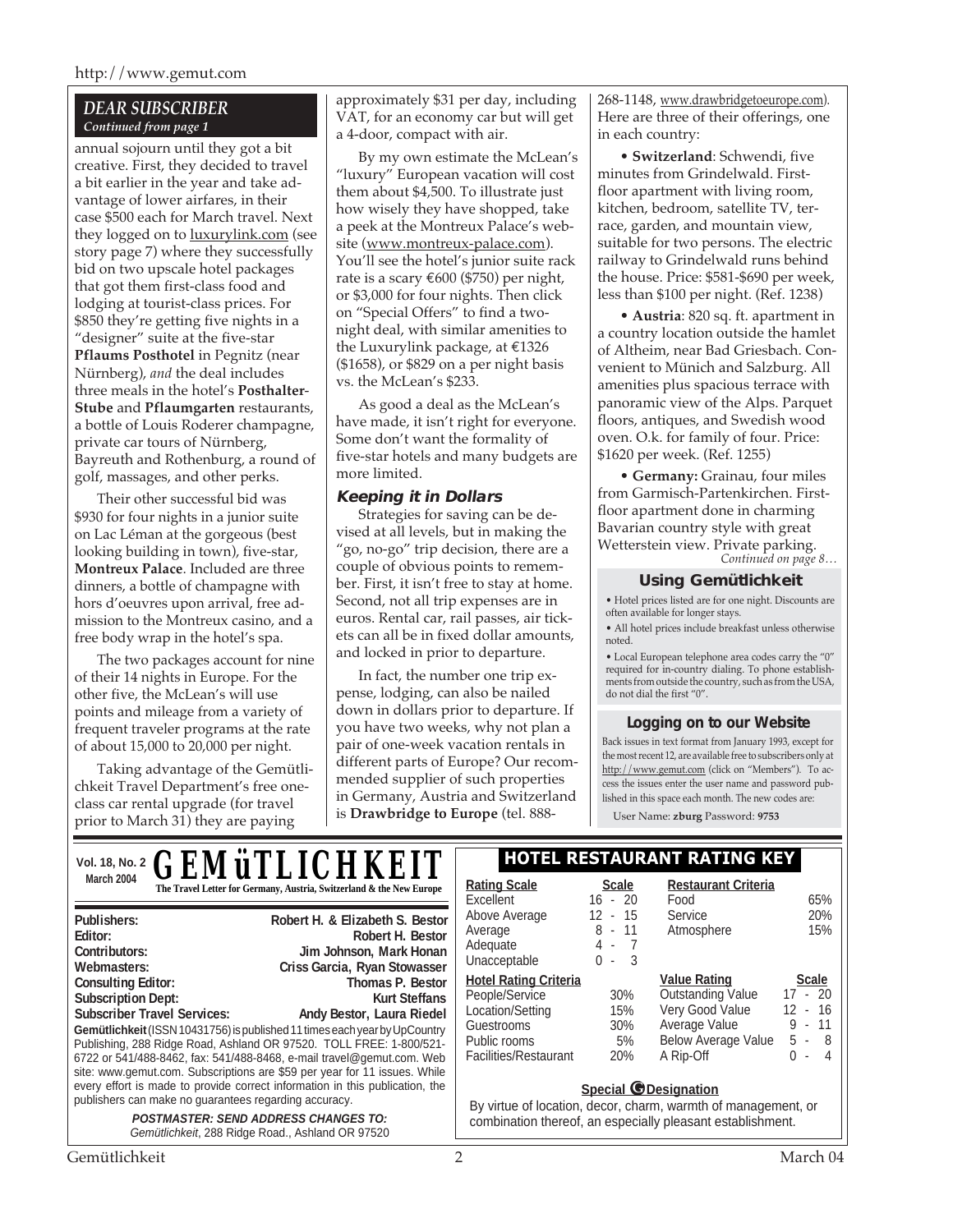#### *SALZBURG Continued from page 1*

In **Festung Hohensalzburg** a new attraction in the castle grounds is a charming museum of marionettes. Salzburg has a strong tradition in puppetry thanks to the enduring appeal of the **Marionettentheater**, wherein puppets enact full-blown operas. Puppets from around the world are featured, including former 'stars' now retired from the Marionettentheater. It's open May to October and during Christmas and Easter. Entry costs  $€3$ , though as with most city sights, admission is included in the **Salzburg Card**, which now costs €19/26/32 for 24/48/72 hours.

Returning visitors should be aware that some of Salzburg's bus routes changed in December 2003; the airport-Hauptbahnhof bus, for example, is now No. 2 not No. 77, and the bus serving Linzer Gasse is now No. 4 not No. 29. Nowadays, though, you're not limited to the bus as a way to see the city. Since 2001 it's been possible to take a boat trip along the Salzach, something that hadn't been an option since the previous passenger ship was taken out of service in 1891. The trip departs from Hanuschplatz in the center and costs €11 (mid-April to mid-October only).

Relatively new is the **Steigl Brauwelt**, established in a 500-year-old brewery which first opened its doors to the public in 1995. It's at Bräuhausstrasse 9, open 10am to 4pm Wednesday to Sunday (www.brauwelt.at). Describing itself as Europe's largest beer exhibition, at first glance it would seem to be a relatively low-brow (low-brau?) alternative to the oodles of high-brow culture on offer in the city. But as you walk around the various displays you find quite a bit of erudition here too. The museum goes through the whole brewing process, from gathering the barley, to brewing, bottling and finally, consumption. (The last in a very real sense – two beers and a pretzel in the bar are included in the admission price of €9.

I wouldn't dare question the accuracy of the beer-related facts expounded, but what is presented is clearly not the whole picture. You

#### **Salzburg Basics**

**Population:** 147,000

**Elevation:** 394 feet (114 meters)

**Tourist Office:** Mozartplatz 5, A-5020 Salzburg, tel. +41/0662/889 87330, fax 889 8732, email: **tourist@salzburginfo.at**, web: www2.salzburg.info/

#### **Driving Distances:**

| Innsbruck | $177 \text{ km}/111 \text{ miles}$  |
|-----------|-------------------------------------|
| Munich    | $140 \text{ km} / 88 \text{ miles}$ |
| Vienna    | 292 km/183 miles                    |

**Parking in Salzburg:** Many hotels are located on streets which limit vehicle access. As a visitor you can drive to hotels and pensions in the Altstadt at anytime, even on streets which restrict vehicles. You may creep along at 5 miles an hour among crowds of pedestrians but stay with it, as long as you're hotel-bound it's o.k. After check-in, however, you will need to find parking during your stay (forget the car except for excursions to the countryside). Some hotels provide permits for street parking but a public garage is the more likely solution. Most hotels have discount arrangements with these garages.

won't see any mention of alcoholism, drunk-driving accidents, alcoholinfused aggression or the like. Instead, the unremittingly pro-beer slant in the various (English) texts provides some unintentional humor. You'll learn that beer consumption does *not* make you fat (that's food's fault, in case you didn't know), but it does reduce heart attacks, enhance circulation and improve concentration. Oh yes – it also cleans the liver rather than damages it. Overall, you'll leave the exhibition with the happy conclusion that beer is nothing but a good thing. No less a personage than Paracelsus (pioneer of modern medicine who died in Salzburg in 1541) apparently claimed that 'beer is heavenly medicine for ill people.'

Something that's exciting many a local is the new **Hanger 7** complex by the airport. Conceived by Dietrich Mateschitz, founder of the Red Bull company, it's a striking glass-andsteel construction housing a collection of historic aircraft (free entry, open 9am to 10pm daily). Designed to look like a glass aircraft wing, the hanger contains a fleet of working aircraft, including a Douglas DC 6B and a dozen smaller craft.

 Within the complex are also a bar, cafe and restaurant, which are fast becoming 'in' places to hang out. A fun feature of the **Mayday Bar** is

interactive animated aircraft that 'fly' around the surface of the bar. Art exhibitions are also hosted in the hangar. Find out more at www.hangar-7.com, with pictures and English text.

And what of Mozart, the man who is represented in everything from festivals, statues, dedicated museums and even chocolate balls and liqueurs? The year 2006 marks the 250th anniversary of his birth and the city is already gearing up to celebrate.

Expect even more Mozart-related events to crowd into the already Mozart-strong cultural calendar. Mozart week (late January), for example, will stretch to two weeks in 2006. Actually, the celebration of Mozart in 2006 is not confined to Salzburg or even Austria – see www.mozart2006.net for a full outline of planned events.

Another musical anniversary is likely to make an impact this year – 2004 is the 40th year since the filming the *Sound of Music,* which brought many of Salzburg's major sights to celluloid fame.

All in all, there's plenty that's new in Salzburg to attract newcomers and to entice back old friends who have previously experienced its many charms. I am already looking forward to my next trip.

### **Lodging**

I revisited most of the hotels we reviewed in *Gemütlichkeit* in February 1999, concentrating on those described as requiring updating or renovating. The hotels **Elefant**, **Weisse Taube**, and **Wolf** have all had some much needed-renovations, though in Weisse Taube's case they are not yet complete; hence there are still some gloomy, dated rooms to be had here. Elefant's rooms are now rather dull and corporate-looking, so like the 1999 reviewer, I would prefer Hotel Wolf to the other two – it has new bathrooms throughout and a touch of flair in its decor.

Sadly, though, Wolf's prices have almost caught up with those of its rivals. Prices are: Hotel Wolf (tel. +43/ 0662/8434530, www.hotelwolf.com), singles €58-98, doubles €80-158; Hotel Weisse Taube (tel. +43/0662/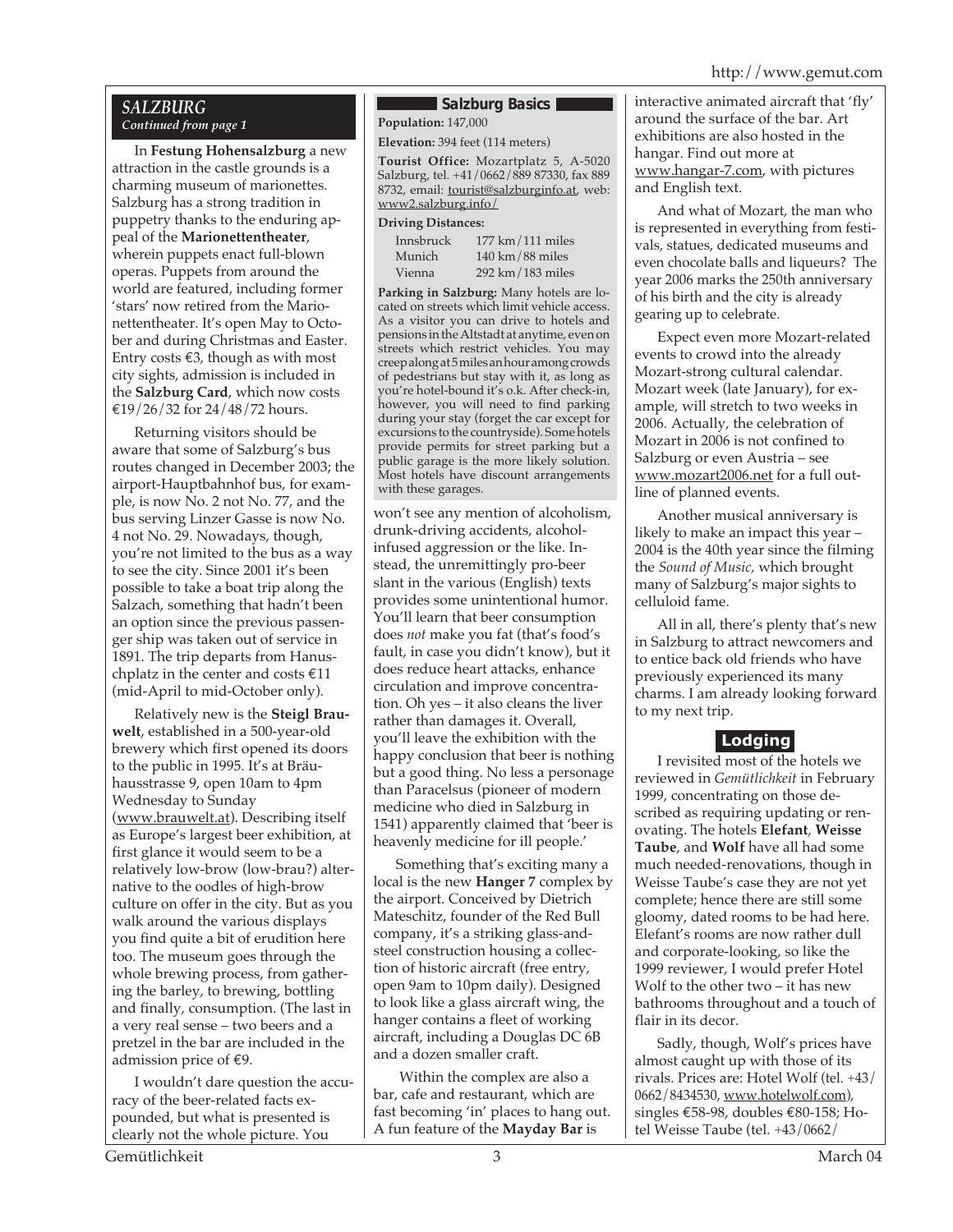#### http://www.gemut.com

842404, www.weissetaube.at), singles €61-82, doubles €96-165; Hotel Elefant (tel. +43/0662/843397, www.elefant.at), singles €84-100, doubles €128-185;

The five-star **Hotel Altstadt** was described in 1999 as being preferable to the **Goldener Hirsch**. Though all the good things mentioned in the earlier review still apply, I experienced a few minor niggles during my stay. My room, though huge, had no air-conditioning. The wardrobe doors kept falling open. There was no view from the window (as there isn't from many of the guestrooms). There was no alarm clock, and but one English channel (CNN) on the TV. None of these complaints applied to the rooms I saw in the Goldener Hirsch. Nevertheless, the Altstadt (tel. 8485710, www.austria-trend.at/ass) is the clear winner in terms of price with singles for  $\text{\textsterling}147$  and doubles for  $\text{\textsterling}218-329$ , whereas Hotel Goldener Hirsch (tel. 80840, www.goldenerhirsch.com) charges €204-350 for singles and €274-372 for doubles.

#### Blaue Gans

Another hotel mentioned in 1999 as requiring renovation, the Blaue Gans has reinvented itself as an art hotel. Local artists were commissioned to liven up the corridors and other public areas, and mostly they have succeeded admirably. The trans-

#### **Key Websites for the Traveler**

**• www.gemut.com** Gateway site for travelers to Germanic Europe, including car rental, rail passes, hotel bookings, traveler feedback, travel tips and past issues (free access to back issues for subscribers; see log-on info on page 2).

**• www.viamichelin.com** The Michelin database of hotels and restaurants plus great interactive trip planning tools.

**• www.travelgearnow.com** Guidebooks, maps, travel accessories, luggage, all at 10% off for subscribers.

- **www.webflyer.com** Informative frequent flyer forums make this a must for air travelers.
- **bahn.hafas.de/bin/query.exe/en** German rail. Train
- schedules throughout Europe, not just Germany.
- **www.sbb.ch/index\_e.htm** Swiss and European rail schedules.
- **www.ski-europe.com** Top web resource for skiers with much data on Alpine resorts.
- **www.myswitzerland.com** Website of Switzerland's national tourist authority.

**• www.germany-tourism.de** Germany's national tourist authority.

**• www.austria.info/us** Austria's national tourist authority.

**• http://www.hhog.de** Website for an alliance of historic German cities.

formation is less complete in the bedrooms, though even here they have managed to avoid the depressing identikit appearance that blights so many a hotel room.

**Daily Rates:** Singles €99-119, doubles €135-195.

**Contact:** Blaue Gans Arthotel, Herbert-von-Karajan Platz 3, A-5020, tel. +43/662/8424910, fax 424919, email office@blauegans.at, web www.blauegans.at

**Rating:** QUALITY 13/20, VALUE 12/20

#### Wolf Dietrich

An odd combination of corporatestyle furnishings and floral motifs, which nevertheless works reasonably well together, distinguish the guest rooms of this four-star hotel on the right bank. It also scores in terms of facilities: there's a sauna and ninemeter indoor pool, as well as the highly-rated **Ährlich** vegetarian restaurant. The hotel also offers some romantic suites on the 2nd and 3rd floors, which are fun if rather overthe-top (e.g. the suite with a 'Magic Flute' theme, or the Papagena suite with the bathtub in the middle of the room). Some rooms are sited in the Residenz across the road.

**Daily Rates:** Singles €54-114, doubles €79-179, romantic suite €134-209. **Contact:** Altstadthotel Wolf-Dietrich Wolf-Dietrich Strasse 7, A-5020, tel. +43/662/871275, fax 8712759, email office@salzburg-hotel.at, web www.salzburg-hotel.at **Rating:** QUALITY 14/20, VALUE 13/20

#### Kulthotel Stein

This three star property (perhaps soon to be four-star) overlooks the old town from the right bank of the Salzach. A recent change of ownership has seen a big investment in this once fading, seven-story hotel. Renovations will be finished by Easter, when all rooms will sport new bathrooms, modem connections and TV. The location is ideal and the rooms are sizeable, though it's difficult to comment further until the new facelift is completed.

But the reborn Kulthotel is likely to be a runaway success if its packed **Steinterrasse** cafe-bar is anything to go by. Located on the hotel roof, it features a stylish bar with mosaic

tiles, around which lie comfortable sofas and chairs, picture windows, and excellent views of the old town.

**Daily Rates:** Singles €80-105, doubles €120-150.

**Contact:** Kulthotel Stein, Gisela Kai 3- 5, A-5020, tel. +43/662/874346, fax 8743469, email reservierung@kulthotel.info, web: www.kulthotel.info

**Rating:** NA

#### Hotel Bergland

Round the corner from the **Jedermann Hotel** (1999 Editor's Choice) awaits this small-scale, sociable, threestar hotel run by Peter Kuhn, who painted many of the colorful, stylized paintings that cover the walls. Rooms range from the rustic (Number 302) to the modern (most of the rest), though all have spotless, white-tiled bathrooms with shower and toilet. There's a lift, movement-sensing lights in corridors and a bar area with musical instruments and English books. Outside there's offstreet parking and a small Japanesestyle pond. Herr Kuhn rents bikes (€6 a day) and offers Internet access. Buses run to the old town from close by. Rates are constant through the year, so they're excellent value in high season. Or better yet, in the winter there may be a 'pay two nights, stay three' offer; ask ahead about this. **EDITOR'<sup>S</sup> CHOICE**

**Daily Rates:** Singles €56, doubles €86, triples €102.

**Contact:** Hotel Bergland, Rupertgasse 15, A-5020, tel. +43/662/872318, fax 8723188, email kuhn@berglandhotel.at web www.berglandhotel.at **Rating:** QUALITY 13/20, VALUE 15/20

#### Haus Wartenberg

This two-star choice lies in a quiet location on the west side of the Mönchsberg, reached by bus No 4. Three generations of Wächters have run the 350-year-old house as a hotel. The present incumbent, Johannes, wants to maintain it in an old style as homage to his grandmother, who largely gave the place its current appearance. She it was who extended the house, and paved the floors with fragments of marble from the WWIIbombed cathedral. She also rescued from a Franciscan church the Gothic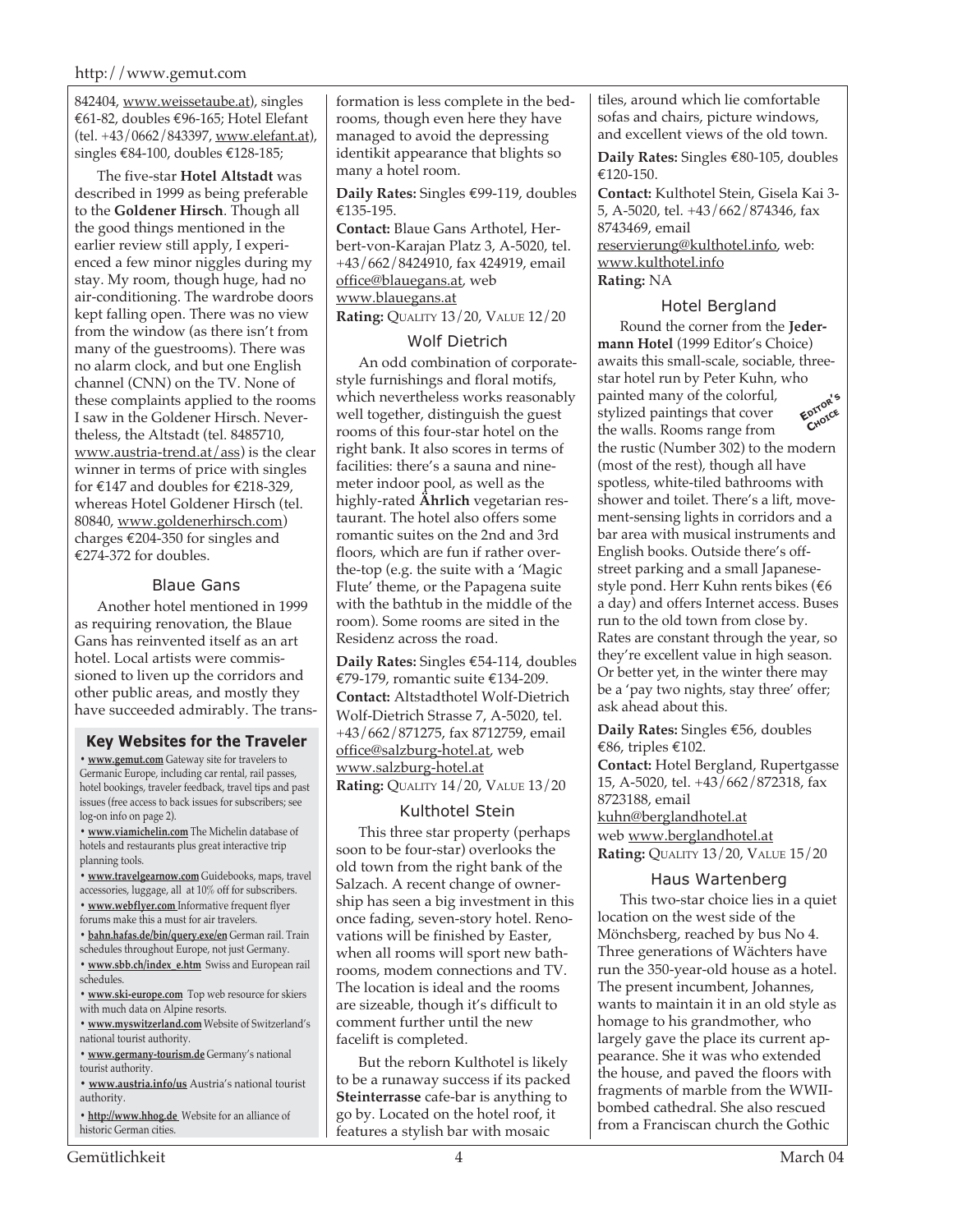window (near the entrance) that was slated for the scrap heap. Rooms vary in size and style, though all do have a traditional appearance (expect rustic, painted wardrobes in some rooms), *en suite* bathroom, and an acceptable level of comfort. Johannes, who is described by his staff as 'eccentric', is fun to talk with, and he has plenty of tales to tell about Salzburg old and new. (See also under Food.)

**Daily Rates:** Singles €55-88, doubles €75-105, triples €105-120. **Contact:** Haus Wartenberg Riedenburger Strasse 2, 5020, tel. +43/662/848400, fax 8484005, email hotel@hauswartenberg.com, web www.hauswartenberg.com **Rating:** QUALITY 11/20, VALUE 13/20

### **Food**

#### Gasthof Auerhahn

Favorably reviewed in *Gemütlichkeit* in February 1999, the Auerhahn has lost none of its ability to seduce the palate. What's new, though, is the 2003 extension to the original woodbeamed room. It's a more modern space, with generous gaps between tables, a fireplace, soft candlelight, and almost garish head portraits in the Warhol-on-Marilyn mould. Traditional Austrian main courses start at €11.50. The *Schaumsuppe* featured rich slices of tender duck breast  $(\text{\textsterling}5.20)$ . Fish is highly rated here, so I tried the *Bunter Fischteller* (€21), a selection of choice seafood served with a leek risotto. I particularly enjoyed the mussels with a subtle cheesy sauce served in a scallop shell, and the oriental tang in the accompanying sliced vegetables. A dessert speciality is *Topfenknödel* (€3), a light, warmed dumpling made from curd cheese, which was nicely offset by the cool, slightly sharp cranberry puree.

Contact: Bahnhofstrasse 15, 5020, tel. +43/662/4510523. Kitchen open 11:30am-2pm & 6pm-10pm Tues.- Sun. afternoon; closed Sunday evening and Mon. **Rating:** QUALITY 14/20, VALUE 13/20

#### Alt Salzburg

Forget modern cuisine and modern minimalism, here you really are back in 'old' Salzburg. It's like the 20th-century never happened, let

alone the 21st. Enjoy quality cooking in an old world environment, with a dark vaulted ceiling, red velvet seating, gilded mirrors and other Baroque signifiers. There's also background classical music and paintings (for sale) on the wall. Portions are smallish but carefully presented, and the waiter is happy to explain each dish. A fabulous prawn mousse was followed by the speciality fish soup  $(\text{\textsterling}6.90)$ , a superior concoction with an enjoyable paprika flavor but rather tasteless cheese dumplings. Sifting through the Austrian standards for a main course (€15.29-22.90), I selected *entrecote* steak (€20.50) and found it to be tender, topped with a coating of herbs, and accompanied by delicately cooked vegetables. I just had room for dessert, *Griesspudding* (€7.20) – a traditional tapioca with a ragout of mandarins and dried plums around which were drizzled several sauces. Alt Salzburg has two small dining areas, so reservations are advised in the evening.

**Contact:** Bürgerspitalgasse 2, tel. +43/662/8414760. Open 11.30am-2pm & 6pm-10.30pm Tues.-Sun.; closed Mon. midday and Sun. **Rating:** QUALITY 15/20, VALUE 12/20

#### **Stadtkrug**

'We're an insider tip,' the enthusiastic waiter told me, 'very popular with locals.' I would have dismissed this as mere marketing, but for the waiter's evident pride in his place of work, and for the fact that a local had recently told me the very same thing. They were right. Attached to the hotel of the same name, the dining area features an arched white ceiling bearing chandelier-style light fittings, carved wooden seats or benches, and a smattering of photos and paintings. Fish is a speciality (for around  $€16$ ), and you can be sure it's fresh, as your choice will still be swimming in the large fish tank round the back while you make your order. Alternatively, you can choose from a full selection of Austrian dishes and wines, and at lunch there are keenly-priced midday offers (from €6.20).

**Contact:** Linzer Gasse 20, tel. +43/ 662/873545. Kitchen open noon-2pm & 6pm-10:30pm Wed.-Mon.; closed Tues. **Rating:** QUALITY 13/20, VALUE 13/20

## **TRAVEL AIDS AT WWW.GEMUT.COM**

■ *Gemütlichkeit* **Bulletin Boards:** Want to share your travel discoveries and experiences with others? Perhaps you'd like to know what other Germany/Austria/Switzerland travelers think of a destination or hotel you're considering for your next trip. Maybe you'd like to access the expertise of *Gemütlichkeit's* subscriber-base, many of whom have made dozens of trips to Europe. Well, now you can.

A few weeks ago, on our new online bulletin board, we launched the following travel forum titles: **Austria**, **Germany**, **Switzerland**, and **Other Travel Issues**. Each of these will develop several topic threads. You are encouraged to go to the website (www.gemut.com) and register. The forums are free and open to anyone.

Once at the website, click on the **Travel Forums** bar in the upper righthand corner of the page. Next click on "Register" and fill in at least the required four fields. Following registration you will be returned to the main page from where you can choose an existing thread, create one of your own, or simply browse the comments of others. If you get lost, the top headline, "Gemütlichkeit Travel Bulletin Boards," will return you to the main forum page. The FAQs will answer most of your questions.

■ **Europe Travel Alert:** To get this free emailed report all you have to do is go to www.gemut.com and enter your email address under the **Free Newsletter** bar on the lower left of the page.

The latest edition of ETA is located on the website's index (main) page just above the box with the photo. A typical edition contains time-sensitive air, hotel, and river cruise packages and special deals. Earlier this month, for example, we told readers about a \$329 LTU *peak season* fare with a very brief booking window.

■ **Research Back Issues:** Use the password and user name on page 2 of each issue to access hundreds of stories that have appeared in *Gemütlichkeit* since 1993. It's all at www.gemut.com.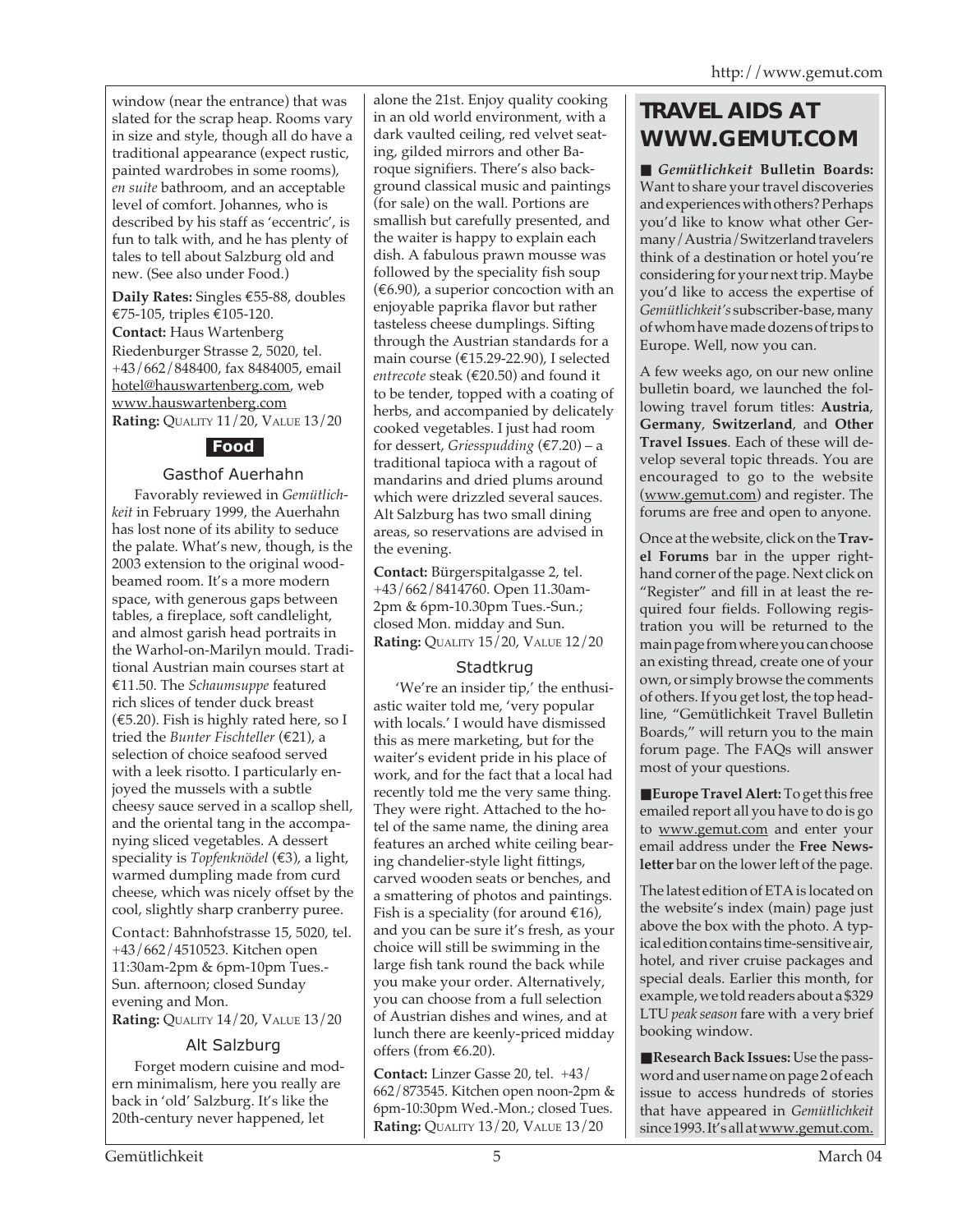#### http://www.gemut.com

#### Haus Wartenberg

If you're seeking local color away from the mainstream tourist routes, this could be the place for you. The menu is simple and unpretentious, and their slightly contradictory motto is 'unconventional and traditional'. What makes this place special is the ambience — the owner readily admits that diners are attracted as much by the conversation as the food.

As you enter past the staircase, to the right is the smarter dining area, with marble floor, tablecloths and wood stove, and to the left is a simpler space with Gothic statues and rough-hewn wood tables. The menu features the usual *Schnitzels*, though a popular choice is the potato-cheese burger with salad ( $€6.40$ ). Nothing costs above €14.20, and the twocourse lunches (Monday to Friday) are particularly good value at €6.40. **Contact:** See under "Lodging" for contact details. Kitchen open noon-2pm & 6pm-10pm Mon.-Sat.; closed Sunday and holidays **Rating:** QUALITY 12/20, VALUE 14/20

S'Herzl

There are plenty of tourist voices to be heard here, and late evening there's often a quick influx of finelydressed folk seeking a post-theater meal (the Festival Halls are just down the road). This rustic restaurant, where waitresses wear traditional Dirndl skirt and bodice, is one of two restaurants attached to the Goldener Hirsch Hotel.

The open wine was mediocre and the service brisk rather than friendly. The standard menu ( $€10.60-21$  for main courses) is meat-dominated, so I bowed to the inevitable and opted for mixed grill ( $€18$ ), which was substantial but otherwise unremarkable. Before this was an overly-salted *Gulasch* soup and afterwards came a pleasant dessert (a light parfait with warm morello cherries) chosen from the *Tageskarte*.

It's no coincidence that dessert was the most successful course, as it was exactly the same as was on offer next-door at the Goldener Hirsch, though you'd pay more for it there. It is primarily this quirk – that some starters and desserts on the daily card come from the kitchens of its highclass sibling next door – that makes S'Herzl worth a visit. **Contact:** Getreidegasse 37, tel. +43/ 662/80840. Closed Sunday **Rating:** QUALITY 12/20, VALUE 13/20

#### Wilder Mann

**EDITOR'<sup>S</sup> CHOICE** While S'Herzl goes for the no-nonsense, country inn approach, you never forget you're in downtown Salzburg.The same does not apply in the Wilder Mann. If S'Herzl is the touristed, somewhat contrived version, Wilder Mann is the genuine article. And the low prices ( $\epsilon$ 5-12 for main courses) are remarkable. The place is generally packed with locals though, as evidenced by the menus in English, tourists are welcome.

The old-fashioned feel is emphasized by the fine porcelain stove near the entrance, and the large tables (eight or more seats), which mean you're likely to be seated with other diners. The menu is pure Austrian, and I opted for a traditional meal from the daily card, *Beuschel* with dumpling (€5.20); finely chopped calves lungs and hearts in a creamy, slightly sour sauce. It was well up to standard, and an ideal way to warm up and re-fuel after a bracing February walk along the Mönchsberg.

**Contact:** Getreidegasse 21, 5020 Salzburg, tel. +43/662/841787 Kitchen open 11am-9pm Monday-Saturday closed Sunday **Rating:** QUALITY 11/20, VALUE 15/20

#### *"BIB HOTELS" Continued from page 1*

find reasonably-priced accommodations in the *Red Guides* but, other than the fact that Michelin includes no hotels it does not recommend, there was no hint as which of these less grand was the best. Now with the new "Bib Hotel" designation — together with Michelin's handy frontof-the-book map pages — it is easy to locate good, moderately-priced accommodations near wherever you happen to find yourself.

"Bib hotels" are primarily in smaller towns. Last year we stayed at four of them, one in Switzerland and three in Germany (Michelin does not publish a *Red Guide* for Austria):

#### Berghotel Berlin Bad Soden-Salmünster

Add this one to your list of hotels for the first or last night in Germany. An easy 45 minute drive northeast from the Frankfurt Airport in the village of Salmünster, we found the Berghotel Berlin a perfect first night refuge; quiet, comfortable, friendly, inexpensive and in a village that's worth exploring on foot for an hour or so.

The hotel looks and feels more expensive than it is. We queried via email three days prior to our U.S. departure and the quick confirming reply of  $\text{\textsterling}75$  (\$94) for a double room didn't prepare us for the hotel's modern, attractive reality. No kitschy, cozy dark spaces here; it's all windows and light beginning with the impressive entrance and continuing throughout the hotel. There are gardens, terraces and good views; *Berg*, after all, means mountain.

Our quiet room in the back of the house had a small sitting area with couch, table and chairs, and a gleaming, tiled bathroom with a good shower enclosure.

Given the mental fog and physical weariness of jetlag, a cogent evaluation of the hotel's restaurant is not possible other than to say the dinner experience was not unpleasant. Breakfast was a decent spread in a cheery room with a good view.

Considering the €75 double room price (good in 2004), we're putting Berghotel Berlin in the "find" category.

**Daily Rates:** Singles €49, doubles €75 **Contact:** Berghotel Berlin, Parkstrasse 8, D-63628 ,Bad Soden-Salmünster, tel. +49/06056/91220, fax 91 22 55, web: www.berghotel-berlin.de, email: info@berghotel-berlin.de **Rating:** QUALITY 13/20, VALUE 17/20

#### Zum Bürgergarten Stolberg in the Harz

About three hours south of Berlin in the Harz Mountains is Stolberg, a lovely, little-known town whose hundreds of half-timbered buildings line a winding network of cobbled streets. The operative word here is "authenticity;" Stolberg is not some themepark-rebuilt-museum-town. It has survived war and communist rule intact. A castle looms overhead (it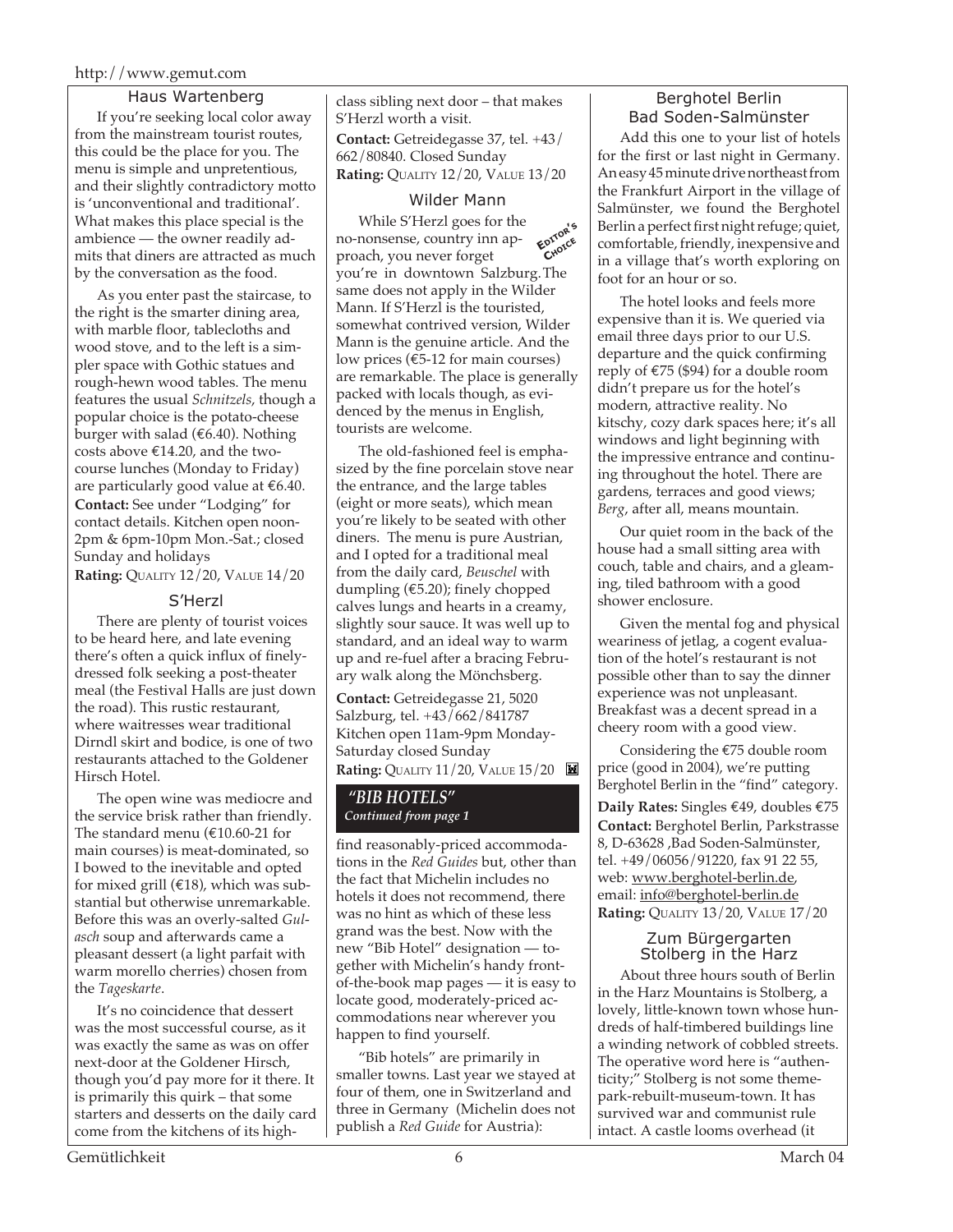was a restaurant and vacation house for party bigwigs during GDR days) but the town's main attractions, its half-timbered buildings, are in decent condition and none seem to be falling apart or abandoned. Seldom mentioned in guidebooks, Stolberg is truly a hidden treasure.

The town's Bib hotel is the modest **Zum Bürgergarten**, a cozy throwback to decades past and stuffed with kitschy German country paraphernalia. But it's all very pleasant and both dinner and breakfast were up to snuff. Little English is spoken.

We paid €71 for a clean, spacious room with a couch, decent reading lights, and one of those jury-rigged corner-of-the-bathroom shower installations.

**Daily Rates:** Singles €36-56, doubles €46-71.

**Contact:** Zum Bürgergarten, Thyratal, D-06547, tel. +49/034654/ 81 10, fax 811 00, email zumbuergarten@t-online.de **Rating:** QUALITY 10/20, VALUE 15/20

#### Brauereigasthof Zum Löwenbrau Adelsdorf-Neuhaus

A member of the association of private German "brewery hotels," the Brauereigasthof Zum Löwenbrau (apparently not connected to the Munich brewery) is about 25 minutes northwest of Nürnberg, just off the A3. Lured by its blue Bib symbol in Michelin, the Löwenbrau was an overnight stop on our way to Austria.

Neuhaus is a tiny gathering of farms and large, well-kept homes. There is a pleasant walking path that leads from the hamlet through adjacent fields and forests.

Without a formal reception desk, Saturday afternoon check-in was a catch-as-catch-can affair in which we were simply handed a key. No paperwork but very friendly.

 Number 15 is a large, comfortable and nicely decorated double with separate sitting area, a bank of windows, good reading lights beside the bed, and the usual TV, phone, etc., but no CNN.

Sad to say, dinner was a letdown. The house beer, *Dunkels*, made on the premises and served in an earthen

mug, is surprisingly light and thirstquenching but the house *Pilsner* falls short. A packed dining room is always a good sign, but in this case the locals must have come for the low prices and huge portions. A butterladen apple and horseradish soup was tasty but became heavy going after about three spoonfuls. *Schnitzel* with *Pommes Frites* (€8 ) were decent but much-too-dry pork medallions wore a soggy egg batter and the accompanying beets had been cooked almost to mush. (Dine instead at **Landgasthof Nieber,** about three blocks away. It gets Michelin's red *Karte* designation for good food at moderate prices.)

Some baseball players are labeled "good field, no hit." Let's call the Löwenbrau "good room, no food." Had the kitchen not disappointed, our quality rating would have been higher.

We paid €74 for the room and €39 for dinner, including beer.

**Daily Rates:** Singles €45-77, doubles €65-90.

**Contact:** Brauereigasthof Zum Löwenbrau, Adelsdorf-Neuhaus, D-91325, tel. +49/09195/972211220, fax 8746, email info@zumloewenbraeu.de, web www.zumloewenbraeu.de, **Rating:** QUALITY 12/20, VALUE 16/20

#### Hotel Bel'Espérance Geneva

This is the only Bib hotel in a Swiss major city. Despite the good price, guests don't sacrifice cleanliness, cordial management or amenities like private bathrooms, phones and satellite television. Another advantage is the hotel's superb location in the *Vieille Ville* (old town).

Bel'Espérance is owned and managed by the Salvation Army which, until eight years ago, ran a women's residence on the site. At that time guestrooms were renovated. Spaces were enlarged, fresh carpet was laid, and a benefactor donated an extensive collection of 19<sup>th</sup>-century Louis-Phillippe furniture.

All fourth floor rooms have balconies, and — with two rooms and two balconies — Number 403 is an excellent value. Number 310 is a comfortable L-shaped double, but

## **Deal Watch: Huge discounts on luxury packages by bidding on the Web**

■ **Priceline.com** is becoming a factor in Europe. You can now bid on rooms in seven major German cities, plus Geneva, Zürich, Vienna and Innsbruck (the two Innsbruck hotels, the three-star **Tourotel Breinoss**, and the five-star **Hotel Europa Tyrol**, are offered at the set price of \$127 and \$251 respectively.

Don't expect to find warm, cozy, familyrun country hotels with Priceline, but if you need a good deal on an airport overnight, or a business-oriented chain in a big city, it's definitely worth a try. Reader Gary Eldridge reports the following winning bids: \$51 for a double room at Munich's **Marriott Airport**, \$77 for a double at the four-star **Hotel Stoller** in downtown Zürich, and \$68 for the **Novotel** near the Zürich Airport.

Be aware that with Priceline you don't know the precise hotel you're bidding on; you can, however, specify location and category, e.g. three-star, four star, etc.

■ **How much should I bid?** We've heard from several subscribers who strongly recommend www.biddingfortravel.com, a kind of compendium of successful Priceline bids.

■ **Bidding on Luxury Deals.** Luxurylink.com conducts auctions on short-term vacation packages, sometimes with air included. Like eBay, a few offerings are available for a set price, no bid required. Among the current packages are five nights at Zürich's **Dolder Grand Hotel** for \$3345, with air. The price is for two persons and the air provided is in B.A.'s World Traveler Plus cabin (more room than economy not as much as business class). For a \$2300 bid you have a good chance at seven nights for two persons in a junior suite (upgrade to suite if available) at the **Hotel Kristiana** in Lech, Austria. The deal includes breakfasts, dinners, transfers to and from Zürich airport, plus other goodies. Not a bad price for a week's luxury vacation. There are several other attractive offers for Germany, Austria & Switzerland.